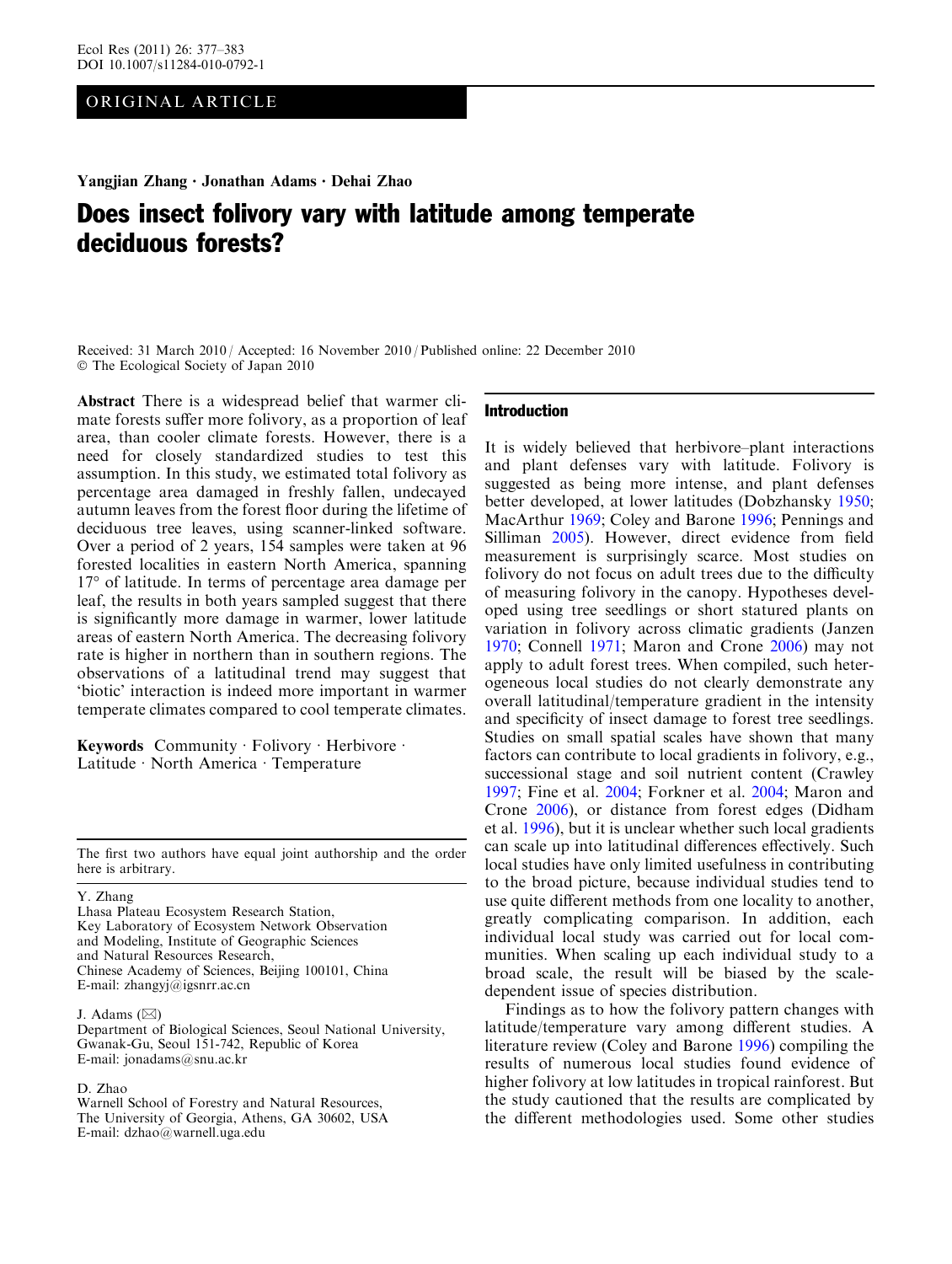<span id="page-1-0"></span>have used a standardized methodology to focus on a single species, or pairs of species, across a range of latitude/temperatures. In a standardized broad scale study, Andrew and Hughes [\(2005\)](#page-5-0) found no evidence of a gradient in folivory along latitude in Australia. Also in eastern Australia, Sinclair and Hughes ([2008\)](#page-6-0) did not find any evidence of a change in the prevalence of leaf miner damage with latitude (or with rainfall) in 36 plant species. Lowman ([1984\)](#page-6-0) found that cooler climate forests had more folivory per unit area of leaf cover in eastern Australia. A trend of increasing foliar damage on Betula pubescens and Betula pendula along decreasing latitude was detected in Fennoscandinavea, while no geographical or climatic-related pattern in folivory was detected on Betula pendula in its more southerly natural range (e.g., Central Europe) (Kozlov [2008\)](#page-6-0). A recent study of early summer leaves in four tree species, standardized for phenology, found that leaves from warmer low latitude locations in eastern North America actually suffer slightly  $(2-3\%)$  less folivory than cooler high latitude locations (Adams and Zhang [2009](#page-5-0)). However, a latitudinal gradient of less folivory at higher latitudes in insect folivory was found in Norway maple (Acer platanoides) within its native range in Europe (Adams et al. [2009b](#page-5-0)).

Most studies that have assessed folivory have studied living leaves that were still attached to the tree and focused only on one or several species. Few studies have used fallen leaves to estimate folivory. Nor have results been taken at the community level rather than a selected subset of species (Adams et al. [2009b,](#page-5-0) [c](#page-5-0)). While the approach using live leaves has advantages in terms of certainties about what exactly is being studied, it is relatively cumbersome to collect the leaves, which has limited the extent and replication of sampling. Furthermore, because leaf sampling tree by tree is inevitably patchy, it is difficult to know whether one is collecting a representative sample of leaves within the canopy. In addition, during the growing season, slight differences in leaf age can translate into large differences in amount of folivory (Coley and Barone [1996](#page-5-0)), making cross-comparison of sites difficult.

Using fallen leaf litter to address folivory would have several advantages over using live leaves attached to tree branches: (1) ease of collection, facilitating widespread sampling; (2) providing an integrated sample of leaves both through the depth of the canopy and across an area of forest; (3) providing a commonality in terms of what is being assessed, in the sense that it is total growing season folivory during the leaf's lifetime. Studies using fallen leaves have been used successfully to assess differences in folivory between native and invasive species, and between continents (Adams et al. [2009b](#page-5-0), [c\)](#page-5-0).

The present study takes a complimentary approach to explore the community folivory pattern along latitude in North America. The study assessed folivory integrated across the whole growing season, and focused at a whole community level rather than particular tree species. To our knowledge, this is the first community-level

standardized study to compare different climate zones of the same biome. Our objective was to identify whether there exists a folivory trend at a community level in relation to latitude during the entire growing season.

# **Methods**

## Site selection

This study was based on sampling of autumn leaves under stands of wild trees at a range of different latitudes in eastern North America (Fig. 1) covering a wide latitudinal range in temperatures. Samples were chosen in large deciduous forested areas  $(>100$  ha contiguous forest area) across a wide and broadly representative scatter of deciduous and mixed tree community types in the eastern United States and in eastern Canada. All stands sampled were greater than 50% estimated canopy coverage broadleaved deciduous species, rather than conifers or evergreen broadleaved species. Common trees throughout the latitudinal spread of sampling included Acer rubrum, Fagus grandifolia and Quercus alba. Also especially common in the north and the Mid-Atlantic States were such species as Quercus rubrum and Quercus coccinea, while species concentrated in the south included *Quercus falcata* and *Oxydendron* species. Only leaves from broadleaved deciduous species were sampled in this study. Most sampling sites were in state or national parks and forests, and some were on private



Fig. 1 Sampling sites from which leaves were collected in at least 1 year of this study. Some individual dots mark multiple sites located close together. Sites were located at least 5 km apart from one another. The stratification line divides the eastern North America into southern and northern clusters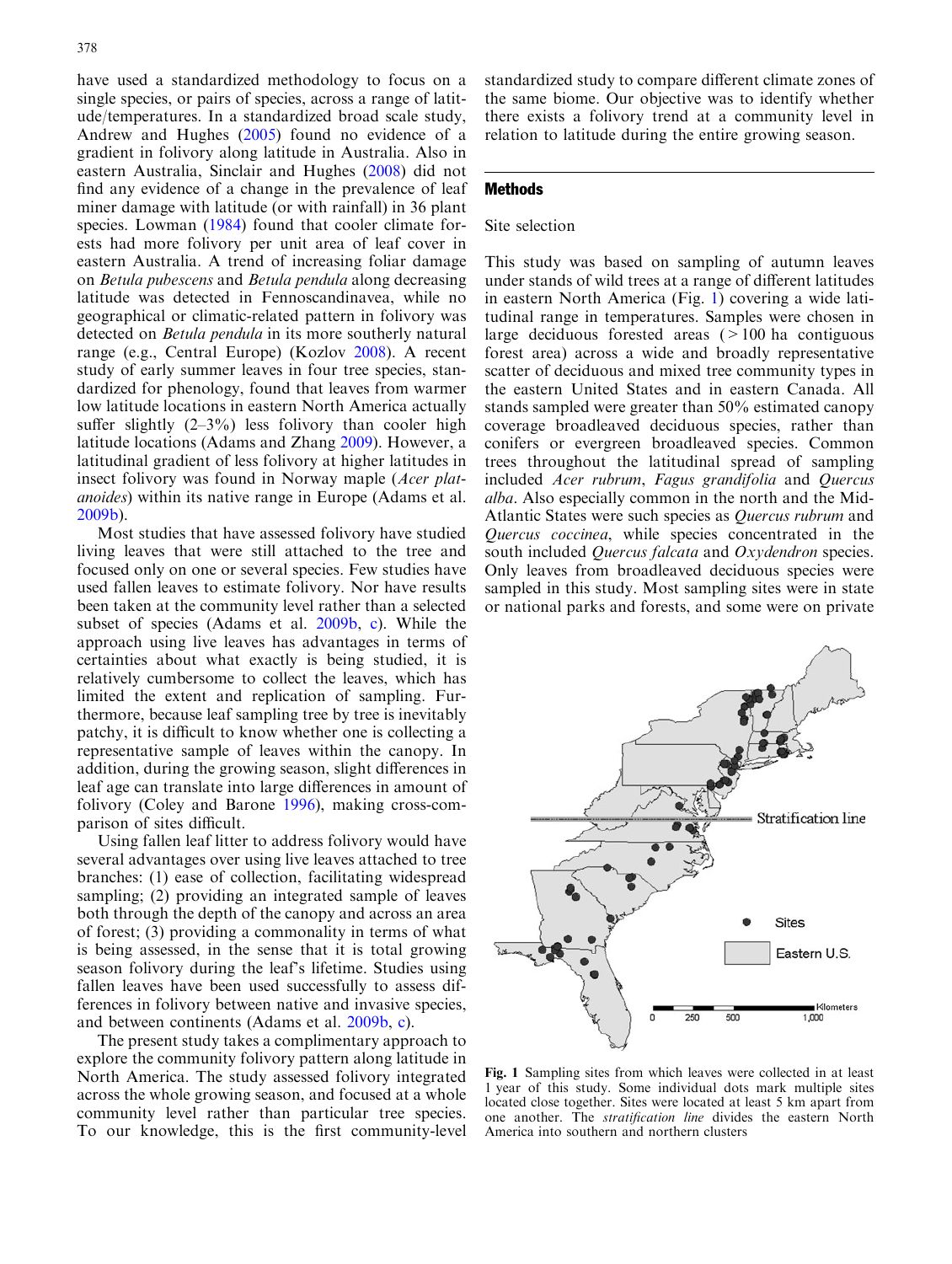land. Samples were taken mostly from areas below 330 m altitude, although in northern Vermont and New York State some higher altitude sites (up to 400 m) were sampled. A very wide range of landscapes and soil conditions were sampled within this scatter of sites (STATSGO [1994](#page-6-0)). Sites were located at least 5 km apart from one another, even when centered in a radius around a particular state park or geographical feature.

# Leaf collection

Various caveats must be considered regarding the use of leaf litter: (1) physical degradation of leaf litter on the ground might give the false impression of herbivore damage. In this study, we were careful to use only fresh fallen leaves from the uppermost litter layer that were evidently undecayed and physically robust and unlikely to fall apart easily. In addition, we tried to avoid animal and hiker trails where dry leaves on the forest floor may be trampled. (2) For fallen dead leaves, it is impossible to check which herbivores are actually eating the leaves. However, vertebrate herbivore in the canopy of North America forests where most leaves are located is rare. The only mammalian herbivore that is known to climb to consume leaves is the porcupine (Erethizon dorsatum), but this mode of feeding is not common and porcupine biomass in forests is low. We can assume that the vast majority of folivore damage seen in the leaf litter layer comes from insect herbivores, given the small size of the damaged areas on most leaves, and the lack of any large populations of arboreal leaf-eating mammals at these sites (Adams and Zhang [2009\)](#page-5-0).

Sample collection was timed depending on latitude in order to sample leaves within a week or two of them having fallen, to minimize accumulation of damage/decay after leaf fall. Different tree species to some extent tend to lose their leaves at different times (Borchert et al. [2005](#page-5-0)). Sampling in each region was timed according to observations, and conducted in the middle of the 'main' phase of leaf fall in that particular year. At each locality, a cluster of multiple samples, each  $>5$  km apart, were randomly assigned by the field worker putting a pencil onto a state road atlas map with the eyes closed. At each sample location arbitrarily chosen from the state map, the closest accessible area of forest at least 50 m from any roadside or clearing was selected. A hectare area was paced out and corner trees were marked with tape. Two collectors then walked diagonal tracks from one corner to the opposite corner. Each gathered a large handful of leaves from the uppermost fresh litter every 5 m and put the leaves into a bag. The two bags were then combined as the sample for that site. Bags of collected leaves were treated with care to avoid any crushing that might damage brittle leaves, and were stored dried in a cold room at 3<sup>o</sup>C until they could be sampled for herbivore damage.

Sampling from the bags was also carried out blindly to count 75 leaves. Folivory was identified as four types: chewed-off, galls, skeletonized, and leaf mines (Labandeira et al. [2007](#page-6-0)). Folivory damage assessment took place using a scanner to scan in an image of each leaf, and Sigmascan ([1995](#page-6-0)) software to calculate the area damaged. Sigmascan allows the user to draw a shape around the likely extent of the intact leaf, and then subtract areas identified as damage. As a result, a rigorous estimate of folivory loss can be achieved.

## Data analysis

The annual total folivory (FOL,  $\%$ ) was plotted against latitude for the entire eastern north America. The statistical significance of the leaf folivory trend along latitude was tested at a 95% confidence level as a preliminary analysis. The leaf folivory percent value was arcsine-root transformed. The preliminary analysis indicated that there may be a linear relationship between total folivory and latitude (Lat), and different linear relationships may exist in the southern sites and northern sites. Furthermore, our sampling sites were less evenly spaced. Therefore, a second analysis (stratified regression model) was employed as the following for the total folivory:

$$
y = (a_1 + b_1 \text{Lat})w + (a_2 + b_2 \text{Lat})(1 - w) \tag{1}
$$

where  $y$  is arcsine-root transformed total folivory: where y is arcsine-root transformed total follvoly.<br> $y = \arcsin(\sqrt{FOL/100})$ ; w is a dummy variable:  $w = 1$ for the latitude of the folivory sampling site less than a specific latitude value  $(L_0)$ , otherwise  $w = 0$ ;  $a_1, b_1, a_2$ ,  $b_2$ ,  $L_0$  are parameters to be estimated by minimizing the sum of squares of residuals (SSE).

The minimum SSE of Model (1) was also compared with the minimum SSE of a simple linear regression model  $y = a + b$ Lat fitted for the whole data, in order to test the need to split the data and to perform this stratified regression. The significance and sign of  $b_1$  and  $b_2$  indicate the relationship between the folivory and latitude. Data analysis was conducted for total folivory sampled in winters of 2005–2006 and 2006–2007, respectively. The SAS procedure MODEL was used for all statistical analyses (SAS Institute [2008](#page-6-0)).

#### **Results**

Folivory loss comparison with latitude

Leaf folivory decreased significantly along rising latitude in the winter of 2005–2006 ( $R^2 = 0.11$ ) and the winter of 2006–2007 ( $R^2 = 0.09$ ) at a 95% confidence level for the entire eastern north American region (Fig. [2](#page-3-0)a).

Compared with the one linear regression fitted for the whole dataset without stratification, the stratified regression model (1) significantly reduced the minimum SSE (0.333 vs 0.252 and 0.064 vs 0.055 for data sampled in the winter of 2005–2006 and 2006–2007, respectively;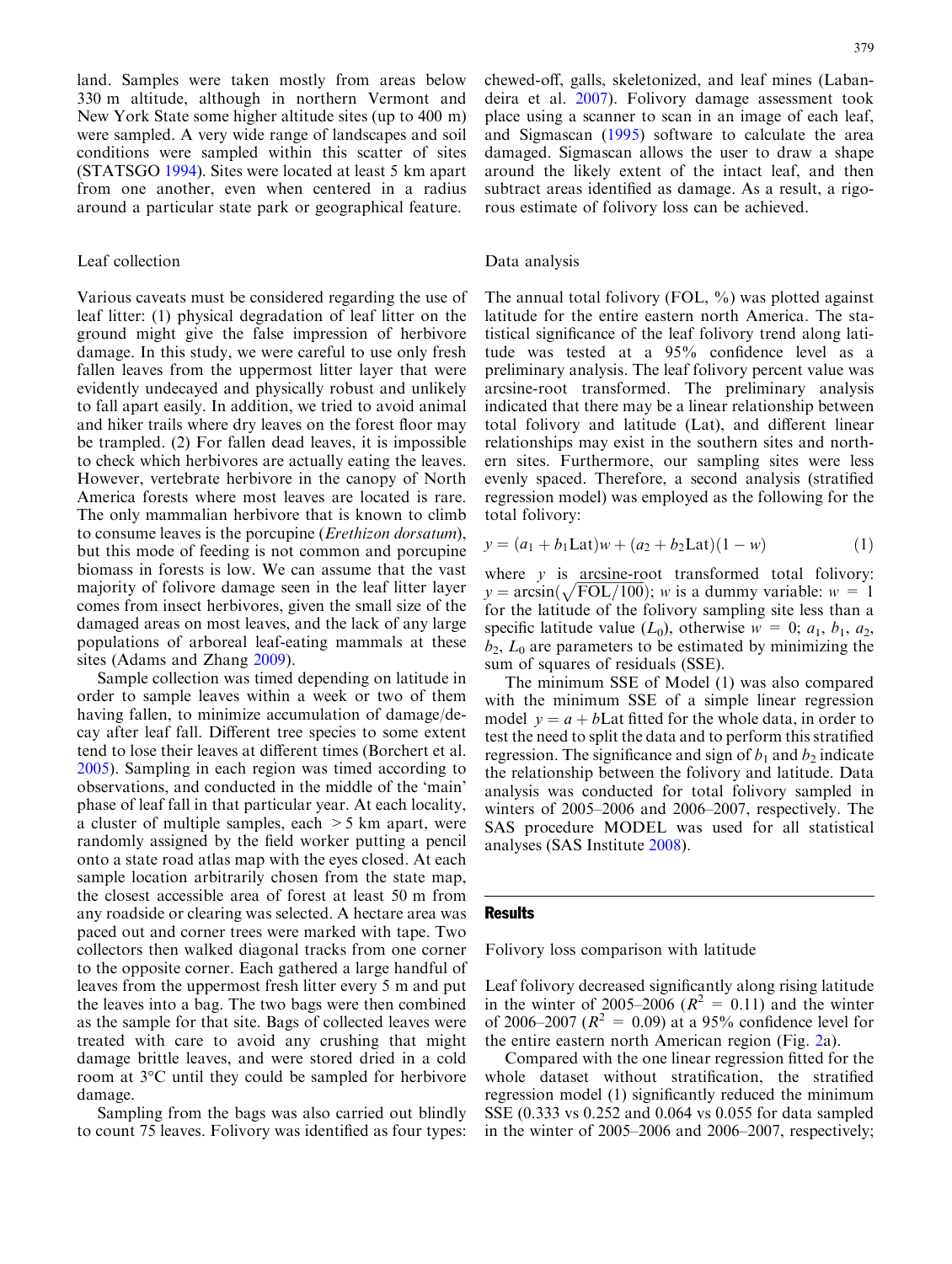<span id="page-3-0"></span>equivalent to 831.0 vs 632.4 and 122.2 vs 103.7 without taking arcsine-root transformation). This suggested that it is necessary to split the sampling sites along latitude, and that the stratified regression model is appropriate. The estimated value of  $L_0$  from the fitted model was 37.3 and 37.4 for folivory data of winter of 2005–2006 and 2006–2007, respectively (Table 1). Our sampling



Fig. 2 a Observed folivory in winters of 2005–2006 and 2006–2007 and their corresponding predicted trends. The decreasing trends are both significant at 95% level. b Observed folivory in winters of 2005–2006 and 2006–2007 and their corresponding predicted trends from the stratified regression models. The decreasing trend is significant along rising latitude in the northern and southern regions and 2005–2006 and 2006–2007 periods at 90% confidence level

sites with latitude of less than  $37.4^{\circ}$  are from the southern states FL, GA, SC, NC and southern VA. The sampling sites with latitude of greater than  $37.4^\circ$  are from the northern area (Fig. [1](#page-1-0)).

For data sampled in the winter of 2005–2006, both the estimates of  $b_1$  and  $b_2$  were significant and negative  $(P = 0.059$  and  $P < 0.001$ , respectively) (Table 1). This suggested that folivory decreased with the increase of latitude in both the southern and northern regions. The hypotheses of  $b_1 = b_2$ was rejected (P = 0.025), which indicated the folivory decreasing rate was significantly different between these two regions (Fig. 2b). The decreasing rate in the northern region is greater than that in the southern region (Table 1).

For data sampled in the winter of 2006–2007, the estimates of  $b_1$  and  $b_2$  were significant and negative  $(P = 0.012$  and  $P < 0.046$ , respectively) (Table 1). The same estimated value of  $b_1$ and  $b_2$  indicated the same folivory decreasing trend along rising latitude in both the southern and northern regions, but the a value is higher for the northern region than for the southern region.

While there was a decreasing trend of folivory along rising latitude in both years and in both regions, folivory variability between years was also obvious (Fig. 2b). In general, the folivory in the winter of 2005–2006 was significantly higher than in the winter of 2006–2007.

Relative frequency of types of leaf damage

Most folivory throughout the latitudinal gradient studied here was in form of the leaf material being chewed off (Fig. [3](#page-4-0)). Skeletonizing was the second most important form of folivory by leaf area. Folivory loss in the form of leaf galls and leaf miners accounted for a small proportion of the total folivory.

### **Discussion**

The observation that there is more folivory on plants at lower latitudes (Coley and Barone [1996](#page-5-0)) has implications for many aspects of community and ecosystem theories (Adams et al. [2009a,](#page-5-0) [c;](#page-5-0) Adams and Zhang [2009\)](#page-5-0). At least at face value, the results presented here

Table 1 Parameter estimate, associated standard error and P value for stratified regression models fitted for folivory data sampled in winters of 2005–2006 and 2006–2007, respectively

| Parameter         | Folivory 2005–2006 |                |               | Folivory 2006–2007 |                |               |
|-------------------|--------------------|----------------|---------------|--------------------|----------------|---------------|
|                   | Estimate           | Standard error | P value       | Estimate           | Standard error | P value       |
| $a_1$             | 0.5086             | 0.1324         | 0.0002        | 0.4898             | 0.1055         | ${}_{0.0001}$ |
| b <sub>1</sub>    | $-0.0079$          | 0.0041         | 0.0593        | $-0.0082$          | 0.0032         | 0.0143        |
| a <sub>2</sub>    | 1.0726             | 0.1384         | ${}_{0.0001}$ | 0.5617             | 0.1713         | 0.0020        |
|                   | $-0.0198$          | 0.0033         | ${}_{0.001}$  | $-0.0082$          | 0.0039         | 0.0463        |
| $\frac{b_2}{R^2}$ | 0.3181             |                |               | 0.211              |                |               |
| $L_0$             | 37.3               |                |               | 37.4               |                |               |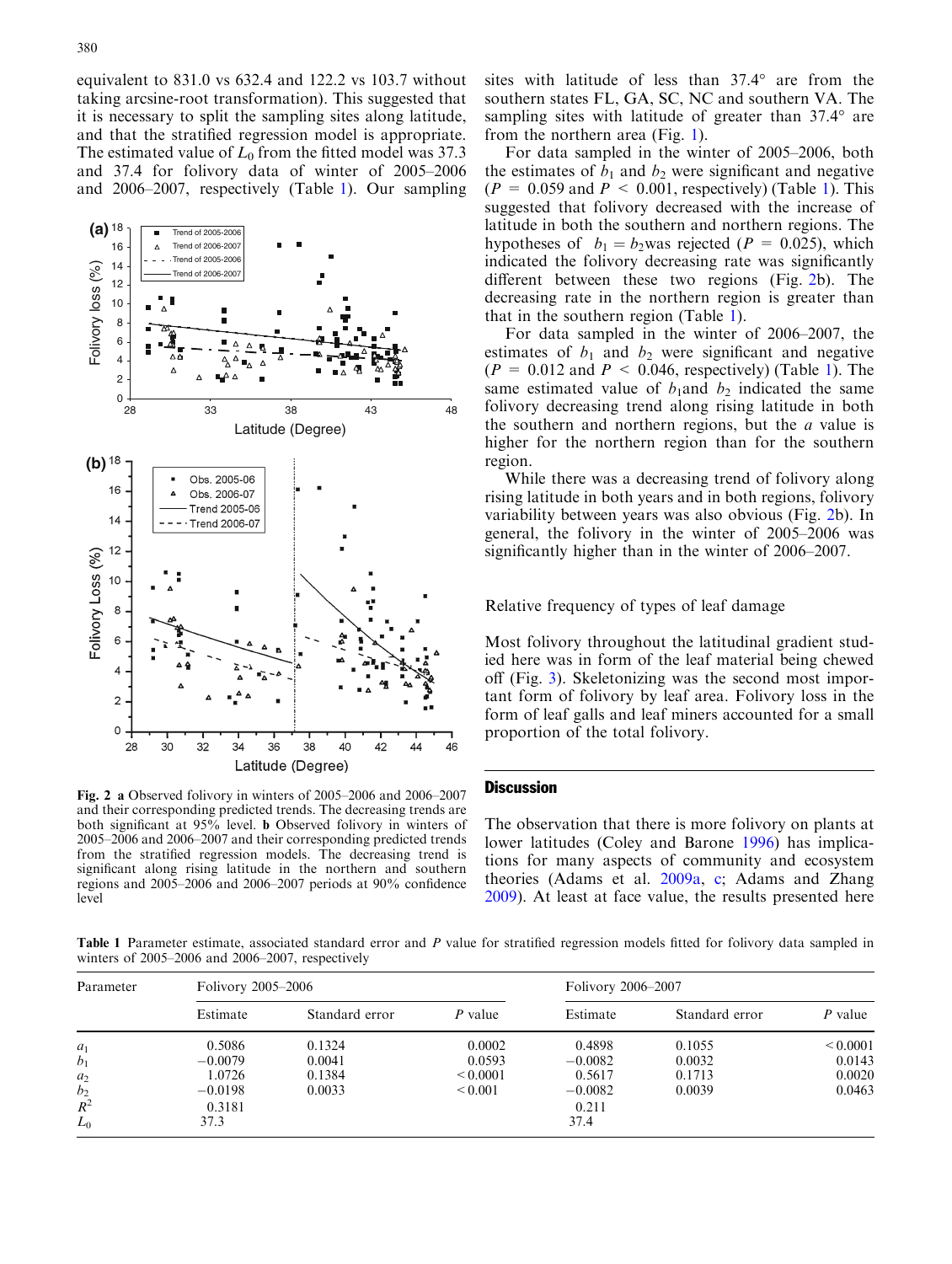<span id="page-4-0"></span>

Fig. 3 Comparison of each category of folivory, by total leaf area lost, averaged for all sites. Bars 95% confidence interval

may tentatively be taken as supporting the hypothesis that there is more intense folivory in warm regions, for a greater proportion of leaf area is lost during the entire growing season.

There is some folivory variability from year to year. Folivory in 2005–2006 is significantly higher than that in 2006–2007 across the eastern US. Particular sequences of weather events or insect outbreaks could lead to this over broad areas (Turchin [1990](#page-6-0)). In our sampling years, especially high folivory was found at some mid-Atlantic sites. Especially in 2005–2006 in the latitudinal band between  $40^{\circ}$  and  $43^{\circ}$ N, several sites showed particularly high folivory ( $>9\%$ ). These sites may play an important role in raising the average folivory level in the north for 2005–2006, and in contributing to year-to-year variability within the whole combined sample of sites. None of the areas sampled were within 20 km of recorded gypsy moth (Lymantria dispar) outbreaks in that year based on individual state forest agency reports in the states sampled (e.g., [http://nj.gov/agriculture/divisions/](http://nj.gov/agriculture/divisions/pi/prog/gmhomeowners.html) [pi/prog/gmhomeowners.html\)](http://nj.gov/agriculture/divisions/pi/prog/gmhomeowners.html). As gypsy moth is a nonnative addition to the ecosystem, present from southern Virginia northwards, it is important to remove from the data any sites likely to have been in outbreak areas. It is likely that the high folivory (e.g.,  $>8\%$ ) seen in several other sites was due to various native outbreaking herbivores such as tent caterpillar *(Malacosoma* spp.), although by autumn all diagnostic traces of any frass and 'tents' have disappeared. Subsequent work may examine the detailed possible causes of this year-to-year variation in terms of weather events in the years concerned.

One interesting finding in this study is the leaf folivory trend discontinuity around the latitude line of  $37.4^{\circ}$ , which might be caused by the following reasons. First, the leaf folivory spikes for the several sites around 38<sup>°</sup> are likely to lead to the statistical artifact of a steeper decreasing slope in the northern region than in the southern region. Second, the sampling sites are more clustered in the northern region than in the southern region, which can be seen as one limitation of this study. On average, there are 8.5 sampling points per latitudinal degree in the northern region and 3.9 sampling points

per latitudinal degree in the southern region in the winter of 2005–2006. In the winter of 2006–2007, there are 3.2 sampling points per latitudinal degree in the northern region and 3 sampling points per latitudinal degree in the southern region. The unevenly spaced sampling sites could result in the distinct decreasing rates between the two regions. Third, the steeper decreasing slope in the northern part might be related to its more dramatic climatic transition than in the southern region. Along the sampling site transect from north to south in the northern region, the temperature increased 1.02 and  $1.3^{\circ}$ C per latitudinal degree in 2005 and 2006, respectively, while the increasing rate was lowered to  $0.71$  and  $0.69^{\circ}$ C per latitudinal degree in the southern region in 2005 and 2006, respectively. The more dramatic climatic transition in the northern region would, accordingly, lead to more rapid biological responses as revealed in this study.

In a parallel study, Adams and Zhang ([2009](#page-5-0)) took early summer leaves of four selected species along forest edges, and the leaf sampling was conducted at times computed to be at equivalent stages of the growing season. The present study is complimentary in focusing on the whole growing season, and working at a whole community level within the forest interior. It is interesting to note that the total growing season folivory in each year is slightly greater than the early summer folivory, as might be expected if leaf damage continues to accumulate at a low rate during the rest of the growing season.

An important question for the interpretation of these results is whether the proportion of leaves completely consumed—and thus not showing up in the litter layer—varies between different parts of the temperate zone. This is also a potential problem with studies of living leaves, where the 'missing' leaves are often not counted (Lowman [1984,](#page-6-0) [1985;](#page-6-0) Coley and Barone [1996\)](#page-5-0). If many more leaves are completely consumed in warmer climates, this would tend to deflate the folivory estimates and would have caused us to underestimate tropical folivory. Lowman ([1984,](#page-6-0) [1985](#page-6-0)), working on temperate and subtropical forests in Australia, suggested that many leaves that might have been thought to be senescing were actually being completely eaten, and that folivory in both temperate and subtropical systems was being greatly underestimated (by a factor between 1.8 and 3.5) if only 'one time' sampling of live leaf damage was being carried out instead of a cohort study on living leaves over time. Lowman's work is often cited in reference to tropical forests as well (Coley and Barone [1996\)](#page-5-0). However, Adams et al. ([2009c\)](#page-5-0) and Adams and Zhang ([2009](#page-5-0)) have pointed out limitations of Lowman's study that may greatly inflate the estimates of total leaf consumption. In any case, an important point is not to what extent consumption of whole leaves alters the overall estimation of folivory within each region, but whether it differs systematically between regions. If many more leaves were really being completely consumed in one climate zone than another, given that there is a lognormal curve in rank abundance of leaf damage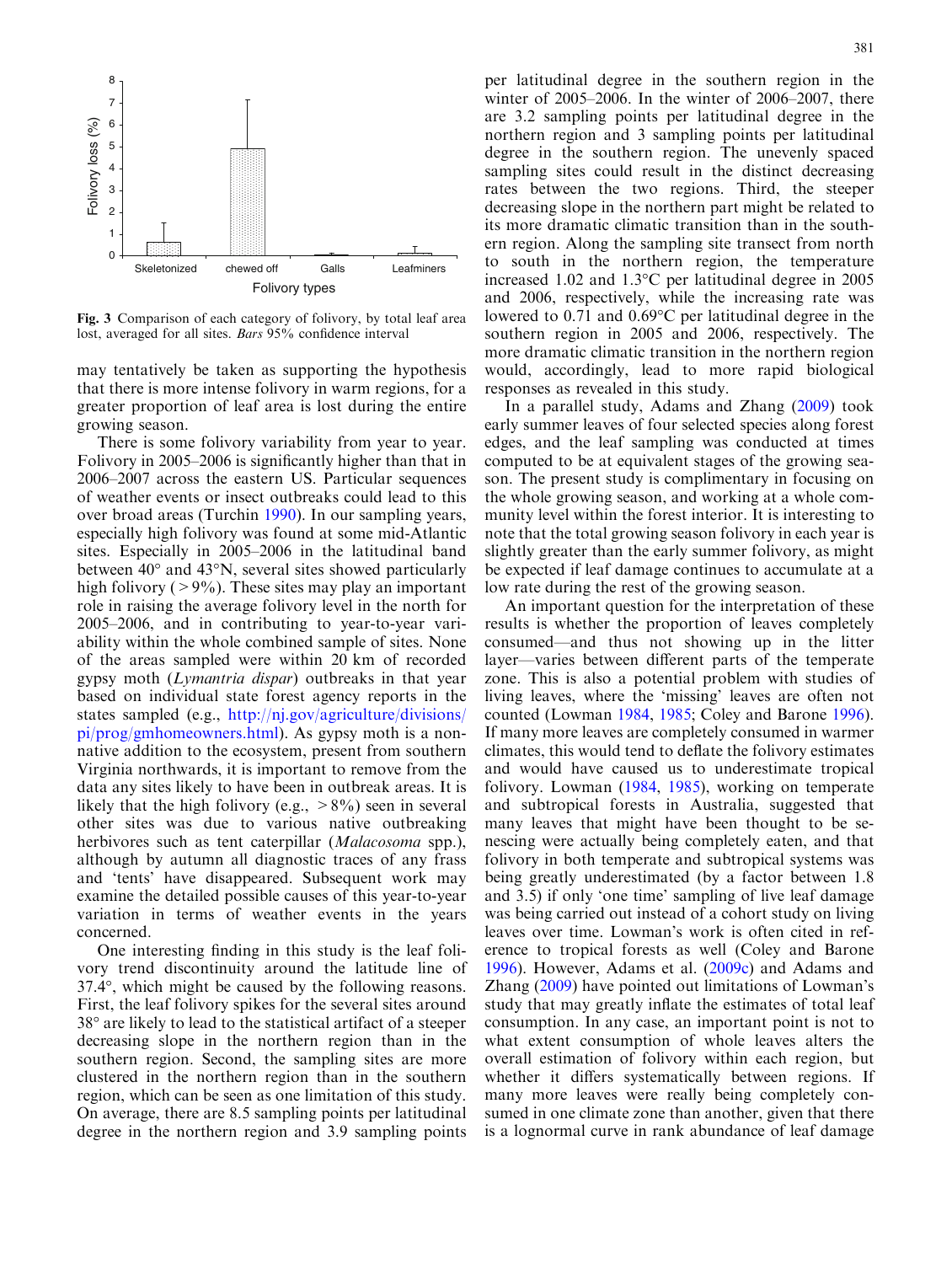<span id="page-5-0"></span>(Adams and Zhang 2009), we should also expect to see many more heavily damaged leaves as a proportion of the leaf litter showing up in the samples.

The concept that there is more folivory in the warm temperate zone seems intuitively reasonable to many ecologists, since there is only a mild winter to 'knock back' herbivorous insect populations (Dobzhansky 1950; MacArthur [1969](#page-6-0); Pennings and Silliman [2005\)](#page-6-0). Without density-independent population crashes, herbivores may then build up to levels at which densitydependent factors such as food limitation, disease and predation become important (Dobzhansky 1950). Though rarely mentioned explicitly in the literature, this viewpoint has permeated ecology. A shift in the relative importance of biotic and physical controls on populations is seen as a contrast between the tropics and temperate zone as a whole, and also within the temperate zone from grading warmer climates with mild winters to cooler climates with cold winters. Searching for a latitudinal difference in insect folivory becomes a means of testing one aspect of the important underlying hypothesis, i.e., that biotic interactions are more intense in warmer climates. It also becomes an indirect test of the mechanisms that are thought to follow on from more biotic interaction in warm climates (Janzen [1970;](#page-6-0) Connell 1971). Although 'outbreaks' of higher folivory, such as we may be seeing in some sites in the  $40-43^{\circ}$ N range, are generated partly through density-dependent processes (Turchin [1990\)](#page-6-0), this may in part reflect the effects of release from herbivore pressure due to climate variability in areas with harder winters.

There is no clear evidence suggesting that a latitudinal folivory gradient that would otherwise be stronger is being suppressed by heavier investment in plant defenses towards lower latitudes (Adams et al. 2009a). Likewise, extensive analysis of samples of early summer leaves of Acer rubrum (from samples collected for a parallel study to this one) from a range of latitudes between Florida and the Canadian Border fails to show any latitudinal trend in leaf nitrogen content, another factor that might be expected to influence biotic interactions.

Another relevant observation is that, whichever way one chooses to interpret the results, the latitudinal trend in folivory in the transect we sampled down through eastern North America is in absolute terms fairly small, at around 2–3% of leaf area in the leaves found in the litter layer. Certainly it is considerably less than was proposed by Coley and Barone (1996) for temperate vs tropical ecosystems in their important review paper. It is a moot point whether such a small difference in folivory would be enough to significantly affect community functioning (Whittaker and Warrington [1985\)](#page-6-0). It is lower than the order of 7–10% that has been found to relate to statistically significant differences in growth rate of the host plants (Bentley et al. 1980; Whittaker and Warrington [1985;](#page-6-0) Coley and Barone 1996). Across a longer north–south distance, it is possible that the latitudinal difference in absolute area lost from folivory would be greater, if equivalent deciduous broadleaved

forest types were to be compared. It would be interesting, for example, to extend the study up to the northern limit of temperate deciduous forest in eastern Canada, about  $48^\circ$ N.

Whichever the trend in folivory that one finds along a temperature/latitude gradient, it is not clear how ecologically important it would be in altering community composition and in affecting evolutionary processes. There is even an active debate in ecology about the significance of folivory in ecological processes on any scale, although in general studies do seem to support the view that it is important in most plant communities (Maron and Crone [2006\)](#page-6-0). However, the findings in this study do emphasize the need for a reassessment of the widespread belief that herbivore pressure is necessarily much stronger in warmer low-latitude climates.

Acknowledgments We are especially grateful to Mei Ling Lee for her tireless assistance in this work. This work was partly supported by a Rutgers University small research grant.

#### References

- Adams JM, Zhang Y (2009) Is there a latitudinal gradient in herbivory within North America? A study of folivory in early summer leaves in four widespread eastern tree species. J Ecol 97:933–940
- Adams JM, Rehill B, Zhang Y (2009a) Is there a latitudinal gradient in phenolic plant defenses and herbivory within North America? A study of four tree species. Ecol Res 24:697–704
- Adams JM, Fung W, Callaghan R, Cipollini R (2009b) A crosscontinental test of the Enemy Release Hypothesis: leaf herbivory on Acer platanoides (L.) is three times lower in North America than in its native Europe. Biol Invasions 11:1005–1016
- Adams JM, Zhang Y, Basri M, Shukor N (2009c) Do tropical forest leaves suffer more insect herbivory? A comparison of tropical versus temperate herbivory estimated from leaf litter. Ecol Res 24:1381–1392
- Andrew NR, Hughes L (2005) Herbivore damage along a latitudinal gradient: relative impacts of different feeding guilds. Oikos 108:176–182
- Bentley S, Whittaker JB, Malloch AJC (1980) Field experiments on the effects of grazing by a Chrysomelid beetle (Gastrophysa viridula) on seed production and quality in Rumex obtusifolius and Rumex crispus. J Ecol 68:671–674
- Borchert R, Robertson K, Schwartz MD, Linera GW (2005) Phenology of temperate trees in tropical climates. Int J Biometeorol 50:57–65
- Coley PD, Barone JA (1996) Folivory and plant defenses in tropical forests. Annu Rev Ecol Syst 27:305–335
- Connell JH (1971) On the role of natural enemies in preventing competitive exclusion in some marine animals and in rain forest trees. In: de Boer PJ, Gradwell GR (eds) Dynamics of populations: proceedings of the advanced study institute on dynamics of numbers in populations. Centre for Agricultural Publishing and Documentation, Wageningen, pp 298–312
- Crawley MJ (1997) Plant–herbivore dynamics. In: Crawley MJ (ed) Plant ecology. Blackwell Science, Oxford, pp 401–474
- Didham RK, Ghazoul J, Stork NE, Davis AJ (1996) Insects in fragmented forests: a functional approach. Trends Ecol Evol 11:255–260
- Dobzhansky T (1950) Evolution in the tropics. Am Sci 38:209–221
- Fine VA, Mesones I, Coley PD (2004) Herbivores promote habitat specialization by trees in Amazonian forests. Science 305: 663–665